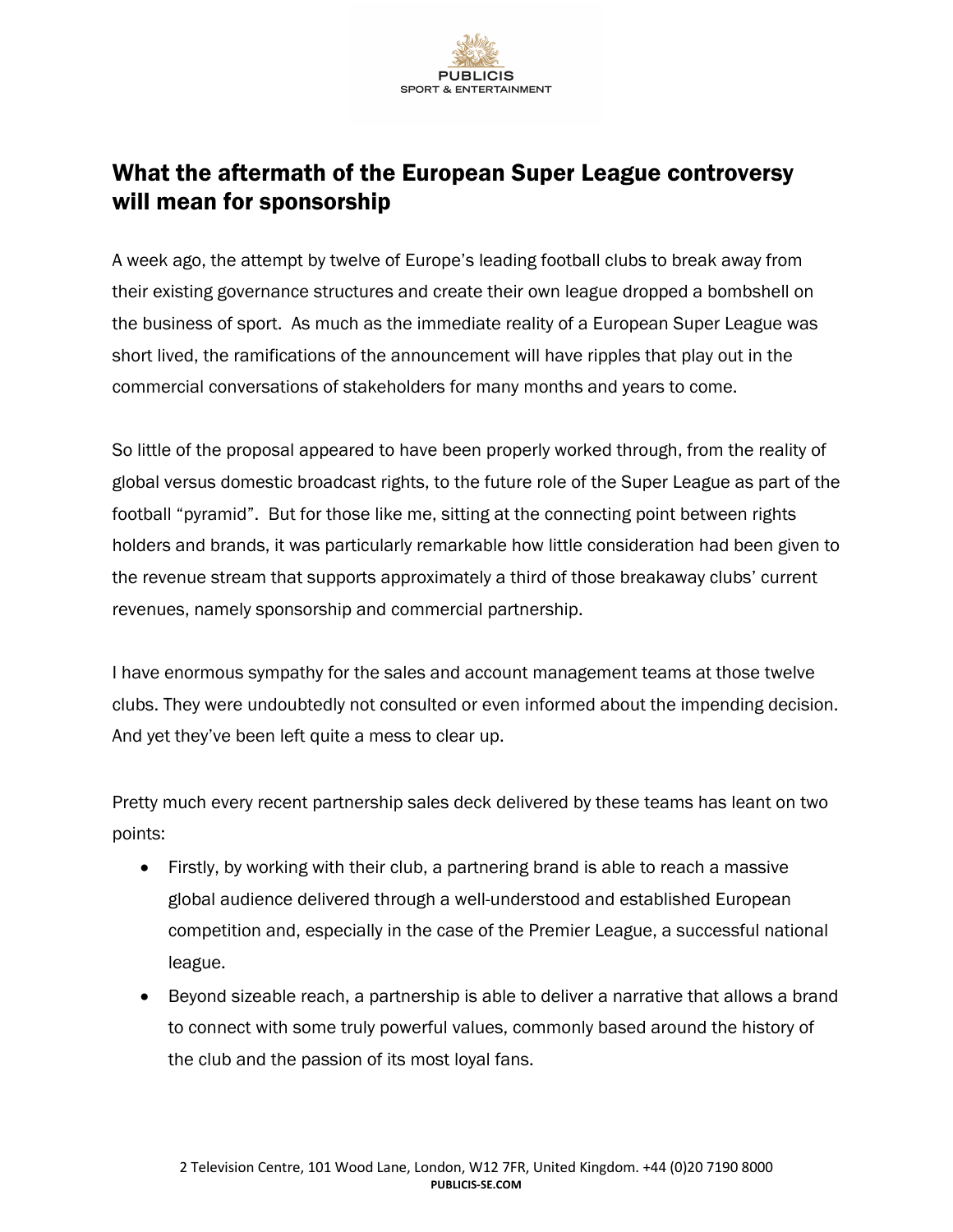

In a single announcement, these clubs blew a gigantic dollar-shaped hole in both these assertions.

Regarding the size of the global audience, the attention appeared to be on broadcast value and not necessarily audience size, which, as the industry has seen from other sports, is not necessarily the optimum way to drive long term interest. And that's even before considering the sanctions of national leagues. As the FIFA Club World Cup, International Champions Cup and UEFA Super Cup have shown, it takes more than matches between the top teams to generate consistently strong global audiences.

But it may be the reputational impact to the clubs' brand positioning that could end up damaging them even more. A staple in their partnership proposals, clubs regularly refer to the depth of engagement of their fan bases, their importance to local communities and the heritage and loyalty of those relationships. By disregarding this group, the clubs, or perhaps more accurately, their owners, demonstrated those relationships as secondary to their longterm ambitions to further monetise the global masses.

The leading brand activators in football have learnt that they first have to consider the fans in order to extract value from their partnerships. *Be thanked or be blanked*. By providing value to fans, the best sponsoring brands are appreciated which in turn brings subsequent engagement to their own messaging. Ignore those fans and, at best, a brand can expect to be ignored in return.

Questions will rightly now be asked by existing and potential new partners as to how committed the clubs are to these values. Furthermore, they will be asking whether these clubs will continue to provide the engagement platforms with football fans that brands desire. With individual contracts each worth tens of thousands of Euros / Pounds per annum, we may expect an increased rigour around the deliverables expected.